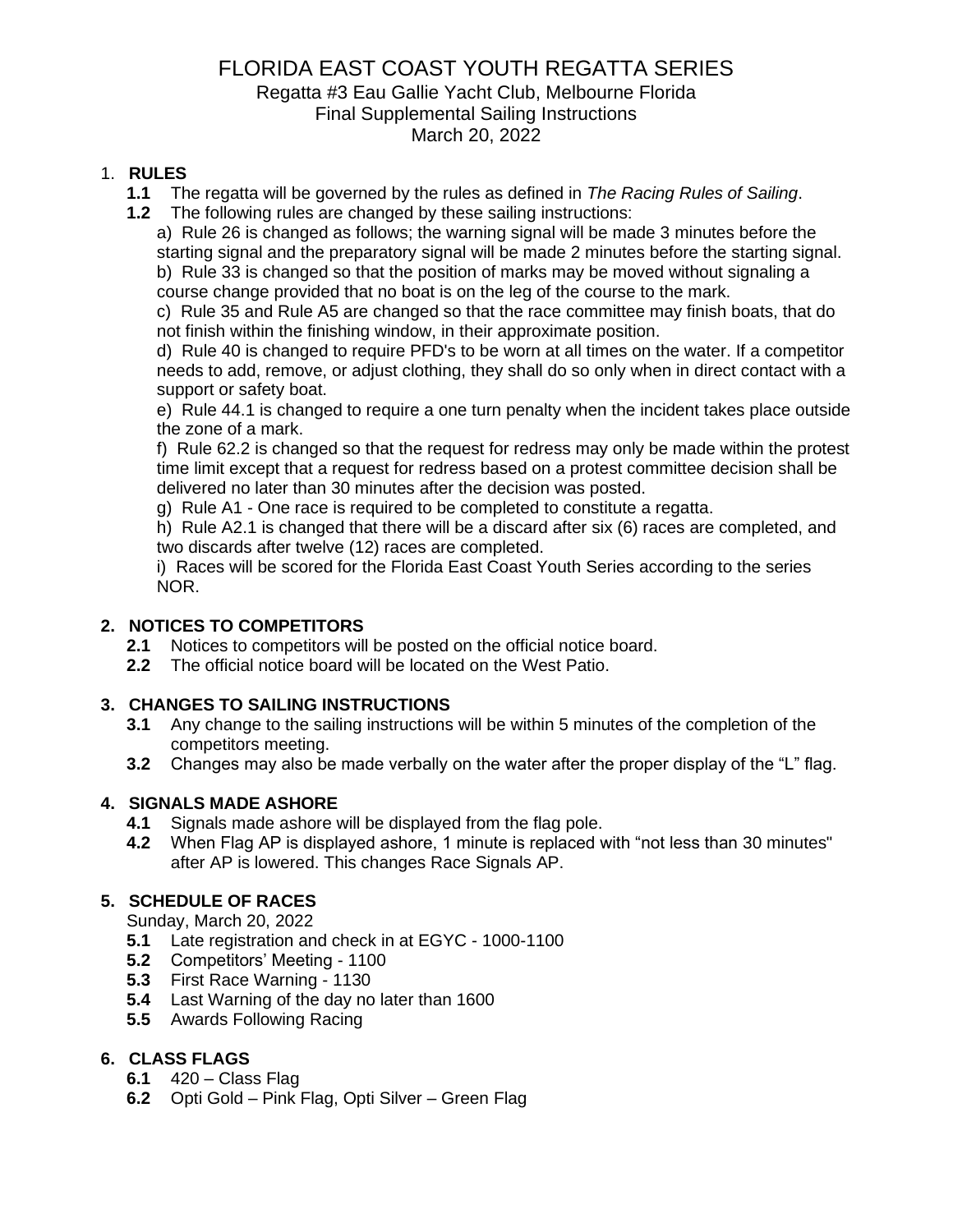#### **7. THE COURSES**

- **7.1** Courses are in Attachment A & B of this Supplement.
- **7.2** No later than the warning signal the RC signal vessel will display the appropriate course number on a board at the stern of the signal boat to indicate the course to be sailed. This changes Sailing Instruction S7.1.

#### **8. MARKS**

**8.1** Marks of the course shall be air filled inflatables or rubber buoys.

#### **9. THE START**

- **9.1** Races will be started by using RRS 26 as modified in 1.2a above. Races may be started using Appendix U.
- **9.2** The starting line will be between a staff displaying an orange flag on the Race Committee Signal vessel and a rubber or inflatable mark for the pin.

#### **10. CHANGE OF THE NEXT LEG OF THE COURSE**

- **10.1** Changes to the course will be made in accordance with RRS 33 as modified in 1.2b above.
- **10.2** To change the next leg of the course, the race committee will lay a new mark (or move the finishing line) and remove the original mark as soon as practicable. When in a subsequent change a new mark is replaced, it will be replaced by an original mark.

#### **11. THE FINISH**

**11.1** The finishing line will be between a staff displaying an orange flag on the race committee vessel and a rubber or inflatable mark for the pin.

#### **12. TIME LIMITS**

**12.1** The time limit will be 30 minutes per race. There is no Mark 1 Time limit or Finishing Window. This changes the Standard Sailing Instructions 12.

#### **13. PROTESTS AND REQUESTS FOR REDRESS**

- **13.1** Protest forms are available from the PRO. Protests and requests for redress or reopening shall be delivered there within the appropriate time limit.
- **13.2** For each class, the protest time limit is 60 minutes after the last boat has finished the last race of the day or the race committee signals no more racing today, whichever is later.
- **13.3** Notices will be posted no later than 30 minutes after the protest time limit to inform competitors of hearings in which they are parties or named as witnesses and where the hearings will be held.

#### **14. SAFETY**

- **14.1** Boats shall check in with the Signal Boat prior to racing.
- **14.2** All motor boats operators shall be tethered to a functioning engine cut off switch, at all times, while engine is running.
- **14.3** A boat retiring from a race shall notify a Race Committee Vessel before leaving the course, and/or immediately after arrival ashore.
- **14.4** Communications will be made and monitored on; Opti Course – VHF channel 72 420 Course – VHF channel 69
- **14.5** Safety Plan for an incident requiring professional attention please call 911 and proceed as directed and then notify the Race Committee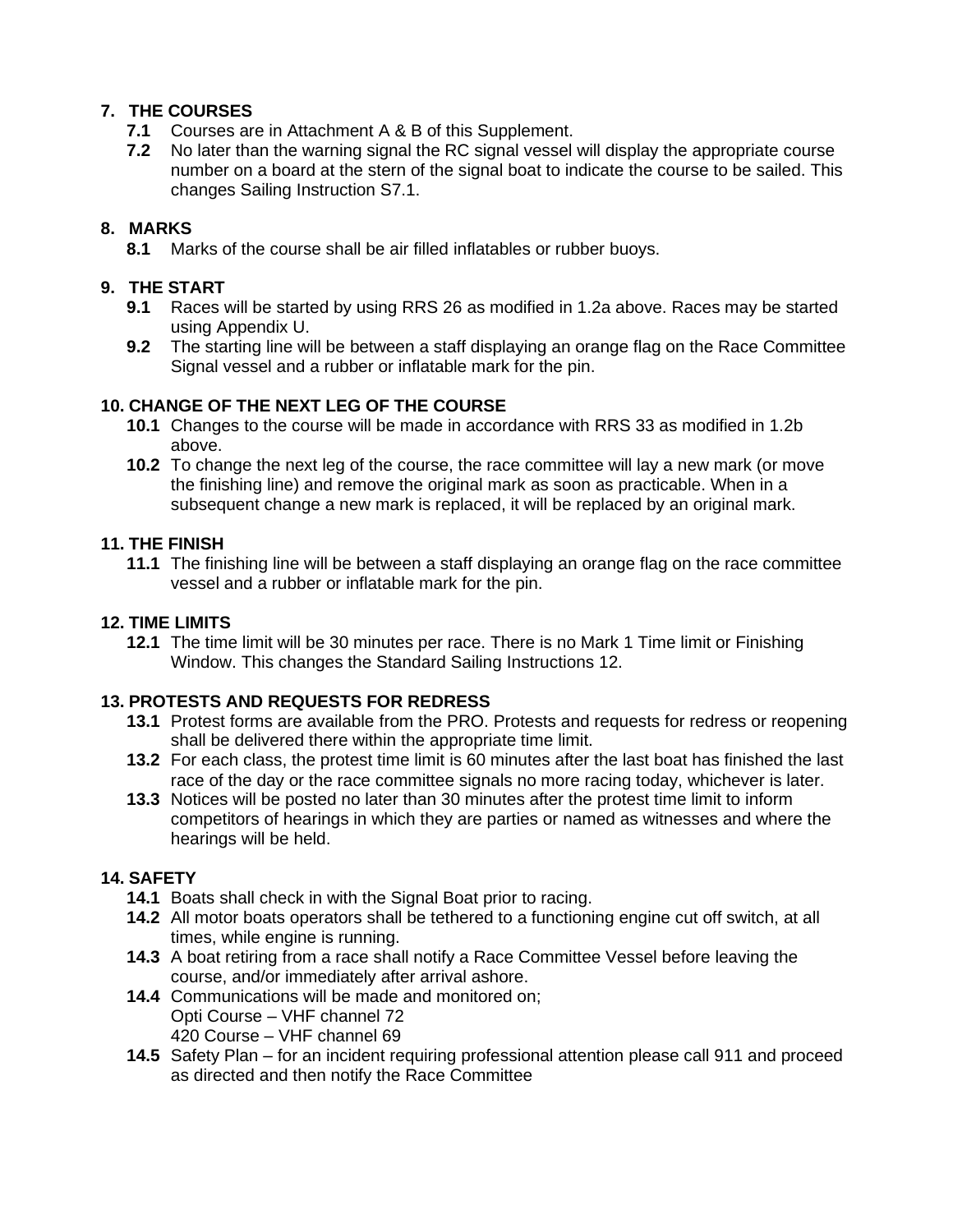## **Attachment A – 420 Course Diagram**



- **L2 Start – 1p – 2s/2p – 1p – Finish**
- **L3 Start – 1p – 2s/2p – 1p – 2s/2p – 1p – Finish**
- **L4 Start – 1p – 2s/2p – 1p – 2s/2p – 1p – 2s/2p – 1p – Finish**